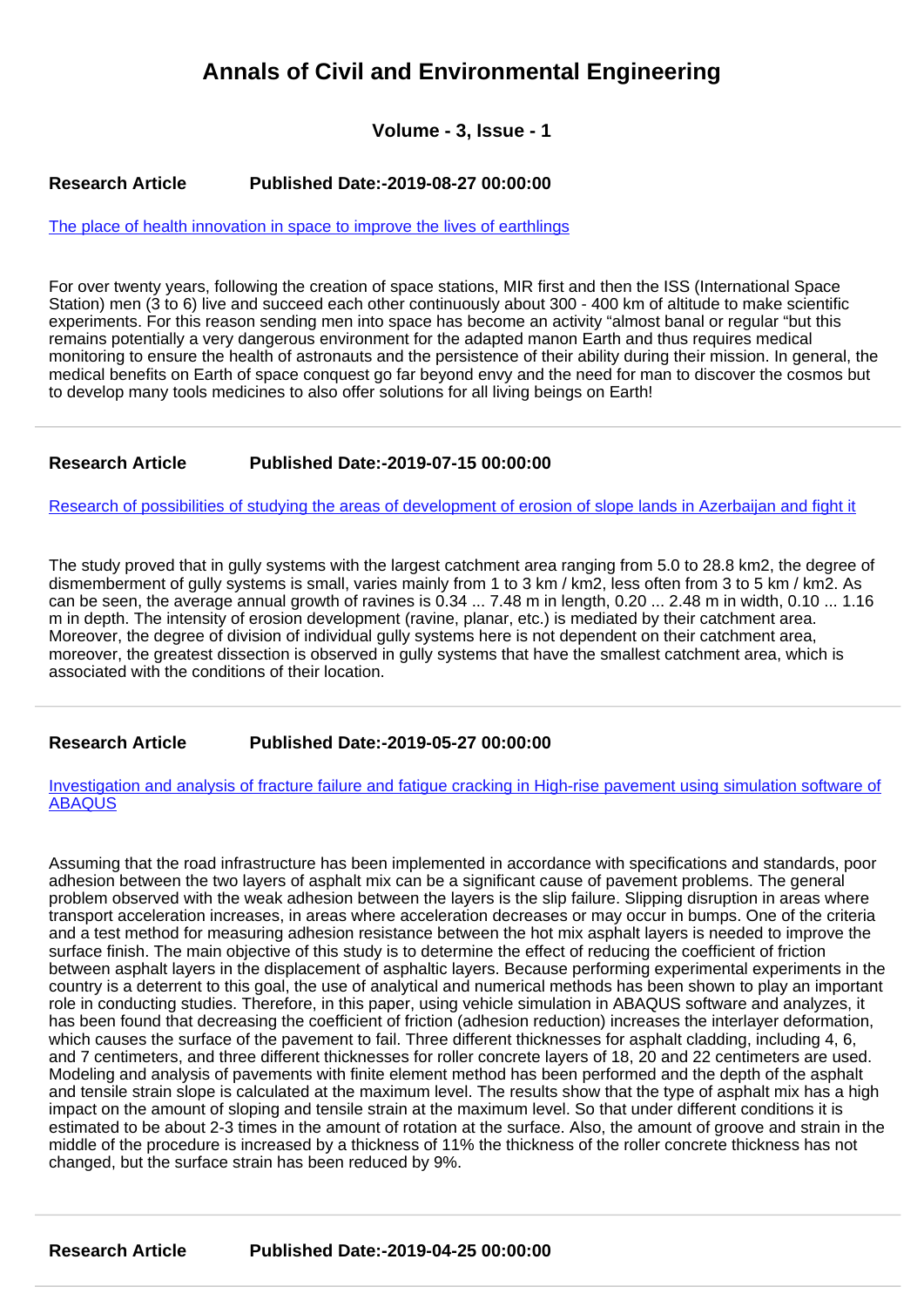The analytical models are mainly combined with numerical equations for the problems of the pavement under the wheel load. Different assumptions can be considered, such as elastic asphalt and viscoelastic as well as static or dynamic load. Mainly on deformation at the bottom of asphalt and tension layers focus on subgrid. The pavement structure was considered as layers with uniform characteristics. Therefore, this analytical model calculates the three-dimensional contact tension between the wheel and the pavement and the shape of the contact area. Basis and subgrid are considered linear and the asphalt layers can be linear or viscoelastic. This model is based on the results of direct shear stress tests at an axial load constant. The curves obtained from this experiment can be defined by three parameters: the maximum shear stress (shear stress curve versus shear displacement), the interaction modulus between the layers (the same curve slope) and the friction coefficient after the failure. Due to the ability of ABACOUS software, this project is done with this software. One of the methods widely used to predict viscoelastic responses of asphalt mixtures is the finite element method. ABAQUS software is one of the tools that can simulate mixed asphalt behavior based on a finite element method, taking into account all the determinant parameters. The use of the Prony series is one of the common techniques for describing the viscoelastic behavior of asphalt mixtures in ABAQUS software. For this purpose, it is necessary to determine the parameters required for this field, including proven constants, moment elastic modulus, and asphalt mixture poison ratio. On the other hand, the determination of these parameters through testing in addition to spending time and costs requires laboratory equipment. Therefore, in this thesis, a three-dimensional finite element model with ABAQUS software was constructed to analyze the persistent pavement using theoretical relations without conducting the experiment. Also, viscoelastic behavior of common asphalt mixtures and time dependence of its responses at different temperatures can be modeled in ABAQUS software. After performing the shear stress test for different axial loads, different temperatures, with or without a single coil, they found that all parameters are temperature dependent and the coefficient of friction does not depend on the applied axial load. This new model improves the accuracy of the finite element model and its important role can be an analytic expression that includes all the variables that are effective in the problem.

## **Research Article Published Date:-2019-04-16 00:00:00**

[Study the effect of transient vibration on multi-storey building structure according to equivalent spring-mass system](https://www.civilenvironjournal.com/articles/acee-aid1013.pdf) [performed by Ansys](https://www.civilenvironjournal.com/articles/acee-aid1013.pdf)

The carried work has based on transient vibration response of multiple degrees of freedom (MDOF) system. By this work study of Time–history analysis and prediction of the displacement for excitation has done. For the MDOF system, we have taken the four-storey building to done transient vibration. We establish the equivalent spring-mass system. Transient analysis has done for both Undamped and Damped of the forced system of multiple degrees of freedom (MDOF) system. In the case of the Damped system, we have done three stages of damping, i.e., (1) Underdamped system, (2) Critically damped system, (3) Overdamped system. The time-history graph obtained for two different time stages i.e. 0.001 sec & 0.01 sec with initial time 0.000001 sec. The natural frequency has determined by both theoretical calculation and ANSYS. The whole study of transient vibration makes it possible to predict the damping values that oppose any kind of sudden impact or force vibration, such as blasts, earthquakes and tsunamis. The ANSYS is the modelling and simulation software is used to perform the transient vibration response. The Mode Superposition method is used by ANSYS to calculate the structure response

**Research Article Published Date:-2019-01-11 00:00:00**

[Damu-Safen pesticide exposure risk assessment, EC \(fomesafen, 250 g/l\)](https://www.civilenvironjournal.com/articles/acee-aid1012.pdf)